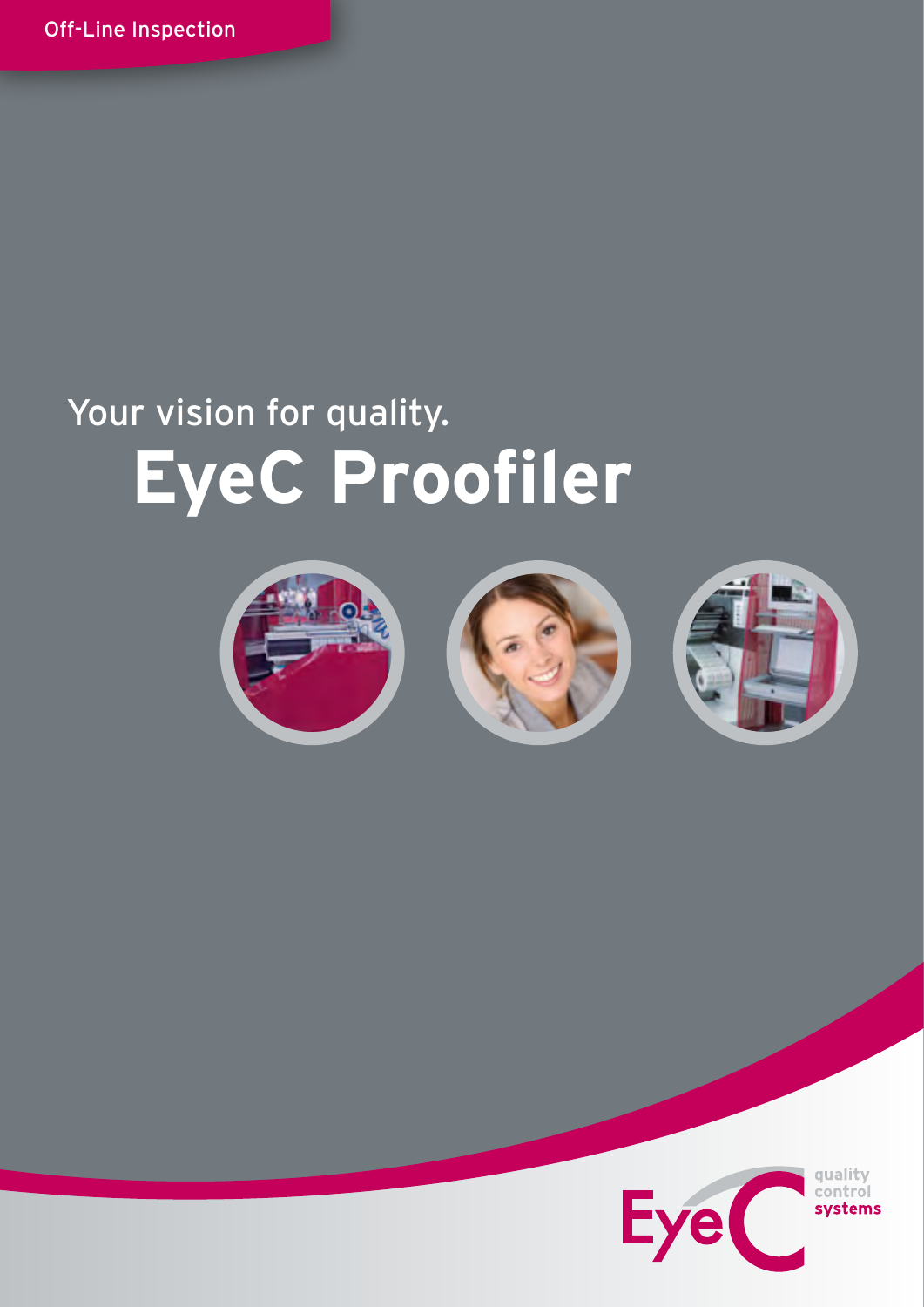# **The Company**

EyeC is a leading vision technology company based in Hamburg, Germany. We are focused exclusively on high performance artwork and print inspection systems aimed to assure the highest quality standard throughout the design and printing process.

Our R&D and Customer Support staff consists of highly skilled and experienced engineers, graduated in either Electronic Engineering and/or Computer Technology with long experience in industrial inspection applications.

Our products are based on the latest pattern recognition technology and are designed to meet the needs of design houses, the printing industry, and their customers.

They have been developed in close cooperation with actual users, with a strong emphasis on speed, reliability, and ease of use. Our software is produced in conformance to applicable ISO 9001, GMP and GAMP 5 guidelines, and contains all functions necessary for validation according to the guidelines laid out in U.S. FDA Title 21 CFR Part 11.

EyeC systems are in use at numerous customers in the printing, pharma, cosmetic and other industries across the world, producing offset printed inserts, folding cartons and flexographic self-adhesive labels for food, cosmetic, medical and pharmaceutical applications.



# **The EyeC History**

- **2003** EyeC Proofiler 400 for off-line inspection
- **2004** EyeC Proofiler 600 for labels and EyeC Proofiler 1000 for cartons
- **2005** EyeC Proofiler Braille, EyeC Proofiler 700 for patient information leaflets, barcode inspection
- **2006** EyeC ProofRunner for in-line inspection
- **2007** Cigarette warning text control tool and color distance tool
- **2008** RSS and Data Matrix Code Inspection, EyeC ProofRoller for cylindrical objects
- **2009** EyeC ProofRunner Carton, EyeC ProofRunner Folder Gluer and EyeC ProofRunner Variable Data
- **2010** EyeC Proofiler Graphic Multiuser **2011** EyeC ProofBook for multi-page PDFs, in-line inspection of foils and patient information leaflets **2012** In-line inspection of sheet for offset machines, In-line color control **2013** EyeC Proofiler Content for the inspection of texts, graphics and layout **2014** EyeC ProofRunner Carton Retrofit **2015** Braille inspection for A2 scanners, EyeC ProofRunner Sheetfed as retrofit module **2016** EyeC ProofRunner Carton Pre-Feeder **2017** EyeC Workflow Integration and EyeC Quality Link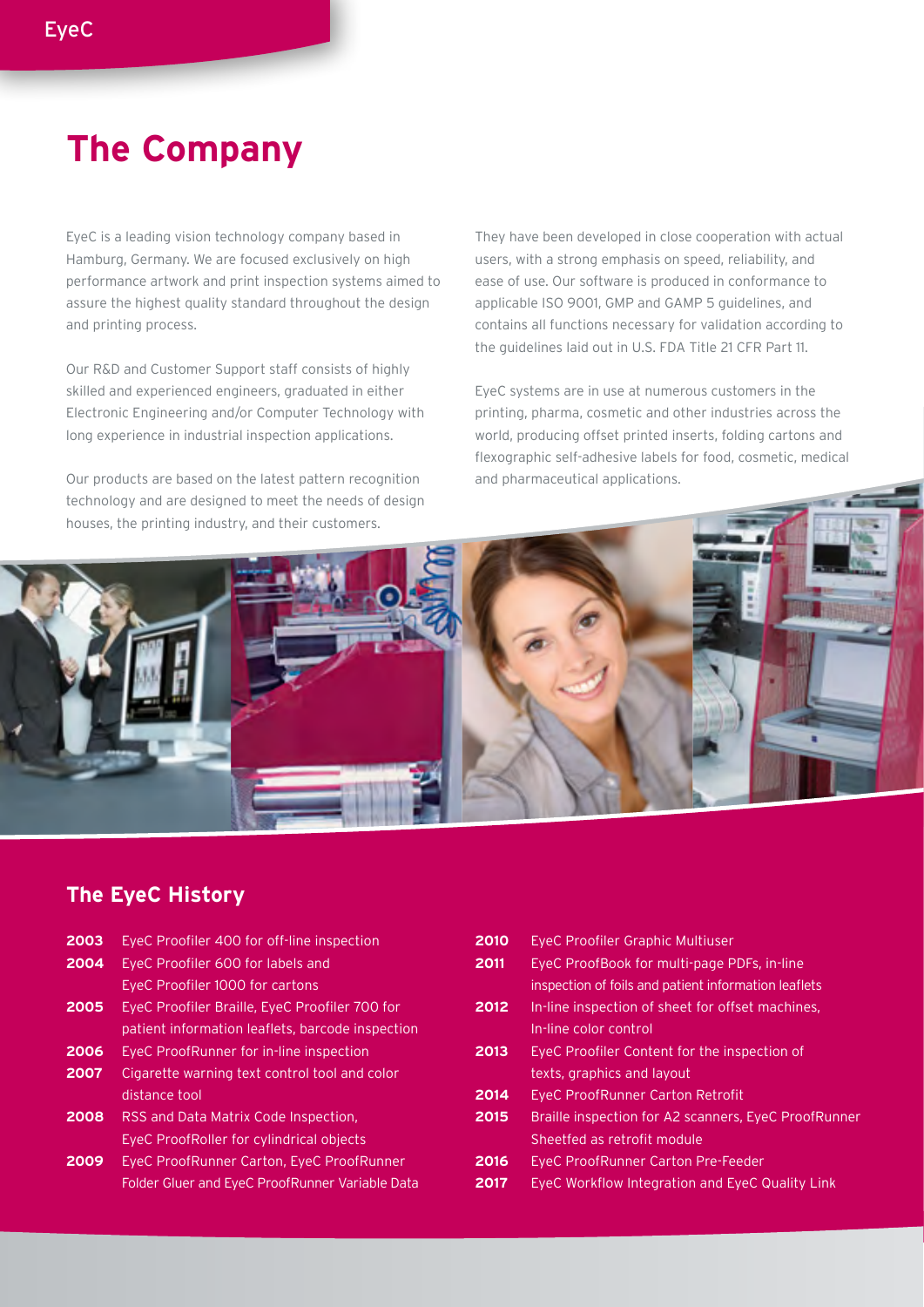# **EyeC Proofiler 100% verification – print and content**

Finally there is an easy and definitive way to check printing results which also lowers the cost of quality and improves security. The EyeC Proofiler digitally compares the first samples from the printing machine or the samples of your incoming materials against the signed-off proof, so you can always be sure to get exactly what you expect! The inspection is simple, fast, impartial, and reproducible. Every item printed across the web or sheet is processed in one pass. Results are instantly available, giving you the ability and confidence to completely control and monitor your process, and to document this objectively with traceability.



# **Easy to use**

The EyeC Proofiler has been designed with ease-of-use in mind. You do not have to be a computer expert to master this machine within minutes. The entire process consists of three easy steps:

- 1.) scanning the samples
- 2.) automatic inspection
- 3.) printing the report

There is no manual set-up required. All items across the web or sheet are automatically identified and aligned to the signed-off proof for the inspection.

#### **The Proofiling**

Every EyeC Proofiler comes with a very fast, high-resolution scanner. All print formats can be accommodated. After scanning, all printed items are automatically identified and aligned with the one-up reference before an intelligent comparison takes place. Relevant deviations such as missing characters or punctuation are displayed, so you can easily recognize what's wrong and where. The advanced pattern analysis of the EyeC Proofiler is able to distinguish between different types of defects so that deviations caused by the printing process itself, such as minor registration variations, can be accepted.

# **All typical defects can be found including:**

- missing parts of letters (as small as a missing dot in a 5-point font)
- • filled in letters
- • smudges in text area
- • missing ink
- • spots
	- • color deviations

# **Even pre-press related problems can be detected, for example:**

- • wrong font (e.g. 'Arial' instead of 'Helvetica')
- undesired bolding or italicizing
- • missing special fonts
- incorrect character spacing
- • missing special characters or accents

Various parameter sets allow for the specific tolerance requirements of different customers or products. Once the inspection is complete, a report can be printed out or archived.

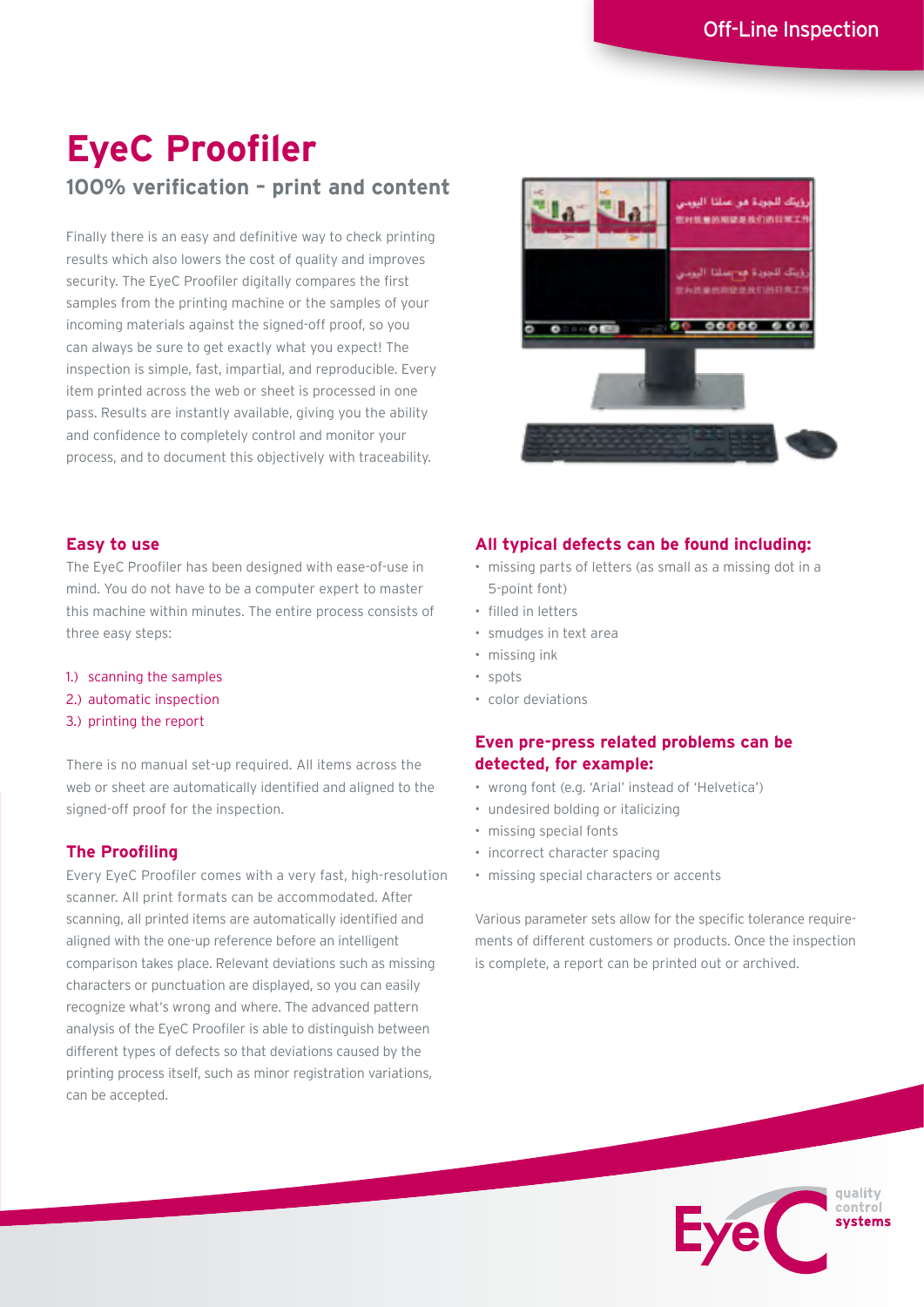# **Sample applications**

# **Labels**

Self adhesive labels are used in a host of different industries and applications. Some are very simple and low cost, others may be very intricate and have a higher intrinsic value; in both cases the EyeC Proofiler can be a great aid to setting up the press and ensuring stringent quality control. The first impressions are checked against the customer's signed-off proof. The press can then be run with 100% confidence that the job will be right first time.

#### **Patient Information Leaflets**

Patient information leaflets mostly with multilingual content printed in tiny fonts on both sides of very thin sheets, represent the single most difficult challenge even for the most dedicated human proofreader. With the EyeC Proofiler, sheets can be inspected fresh from the press or in the incoming packaging materials lab. The system can also be equipped with a multiple page inspection option if your process requires it.

# **Folding Cartons**

The EyeC Proofiler inspects folding cartons with ease. Single cartons or full press sheets can be inspected against a one-up pdf proof, even for press sheets with nested and butted items. Die cut lines and other non-printable features contained in the proof, such as Braille points, varnish free areas and manufacturing instructions are detected and ignored automatically. Equipped with the relevant options, the EyeC Proofiler can also automatically identify and verify printed barcodes and embossed Braille against applicable standards, all within the same inspection cycle.

**If you are looking for solutions, which are perfectly adapted to your working process and enable your employees and press equipment to be utilised most effectively, you should talk to us.**





Examples of typographic flaws



ilk 3 mg<sub>r</sub>und wo ein Darmmittel a *srmerkrankungen* g und Vertrieb:

Examples of leaflets proofing





**volticivia** se hasebtent Kinder unnunknobeh aufbar *ANGHARANG BB* **September**  $WZ$ rat





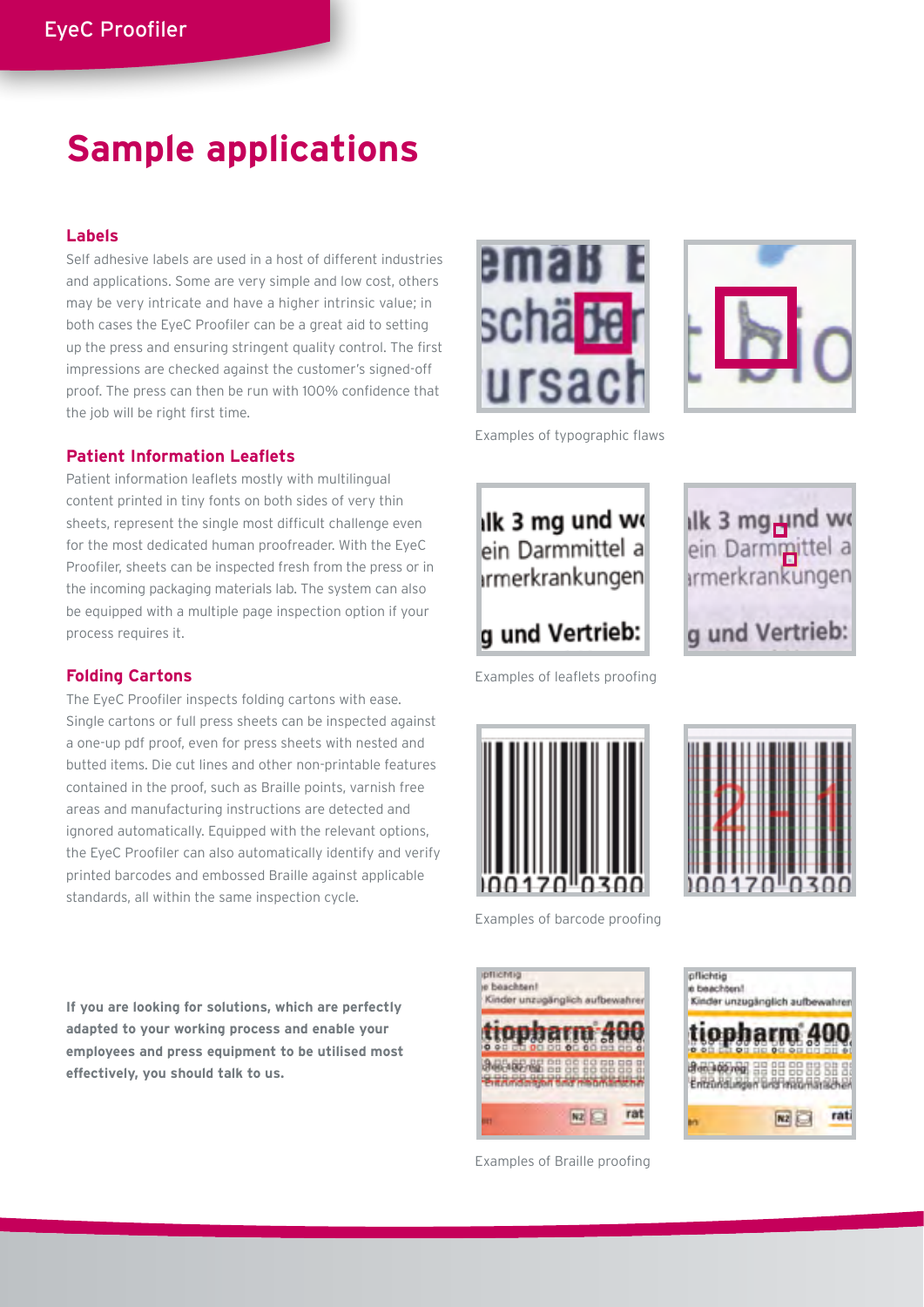# **Code Inspection**

This option enables the EyeC Proofiler to automatically identify, decode and inspect 1D and 2D codes on the inspected print sample. This software option displays barcode type, content and the ISO/ANSI grade for each identified code. A full quality report is created automatically showing grades for each parameter. It is much faster than any kind of hand-held barcode inspection device, is easier to use and provides more consistent results. This option works with UPC/EAN, Laetus Pharmacode, EAN/UCC 128, Code 128, Code 39, ITF and others including most RSS and twodimensional codes.

# **Braille Inspection**

This option checks embossed Braille for

- presence/absence of Braille points
- • content
- • correct placement in relation to printed artwork
- • conformance to Marburg medium
- • embossing quality

It ensures compliance with requirements of the pharmaceutical industry as well as EU directive 2004/27/EC.

# **Pre-Press Verification**

Whenever a new version of an existing artwork file is being created, you want to be absolutely sure that

- all required changes have been implemented correctly, and
- no further alterations have been introduced inadvertently.

The EyeC Proofiler Graphic is a powerful software comparator that is used in pre-press departments for print proofing and to compare graphical files, for example PDF to PDF, TIFF to PDF, JPEG to BMP etc; ultimately the customer proof can be checked against the RIP'd print-ready-file.

#### **The EyeC Proofiler**

- • delivers reproducible results
- is easy to use
- • gives you 100% text verification in any language and in any alphabet
- • checks font and other text attributes
- • confirms that all repeats are in accordance with the proof



#### **The Design and Printing Process**

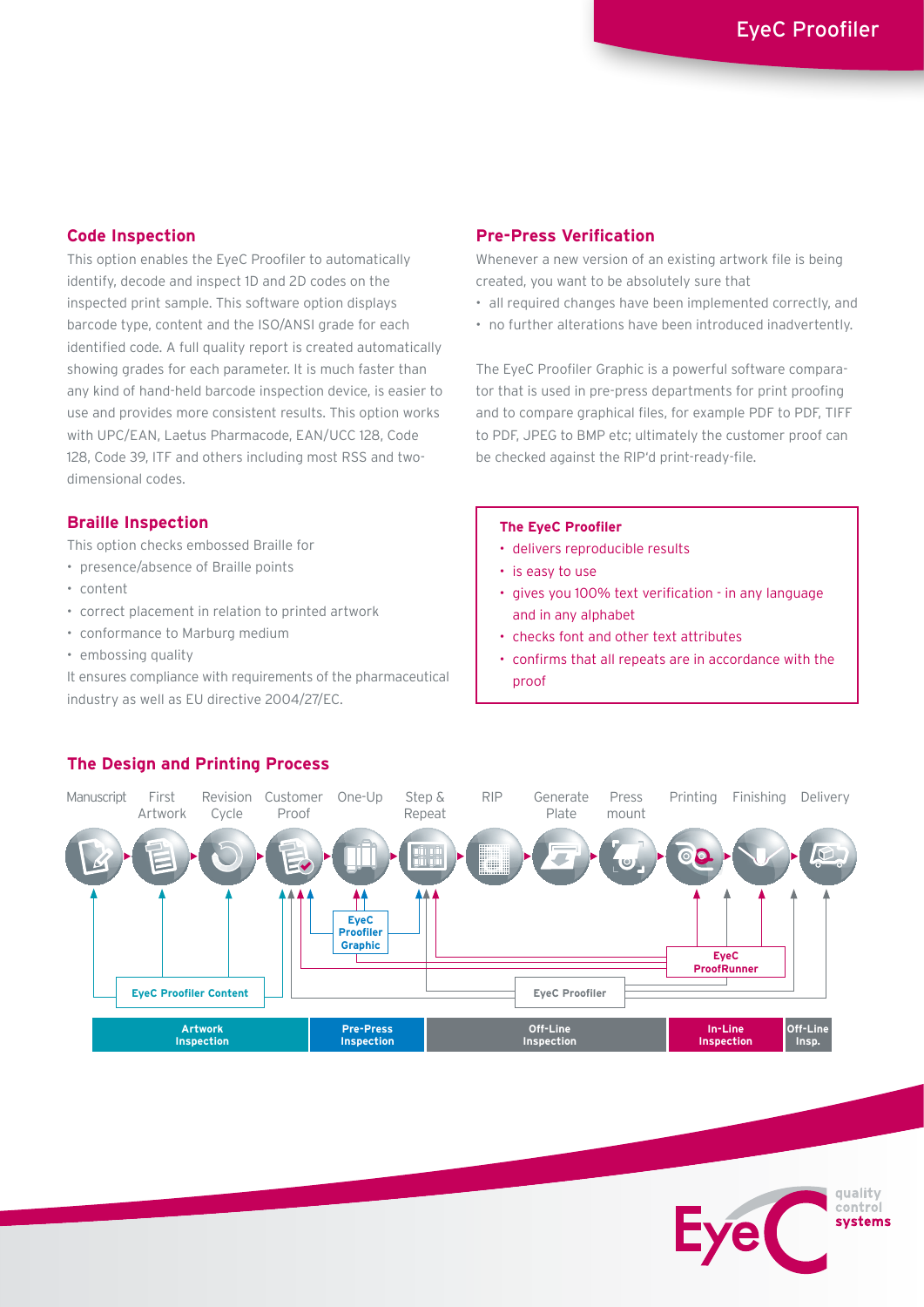# **Typical industries**

# **Print**

Whether you are printing flexographic labels or films, or offset sheets, the EyeC Proofiler can be a great aid to setting up the press and ensuring stringent quality control. The first impressions are checked against the customer's signed-off proof so you can have 100% confidence that the job is being run correctly without systematic errors. Every 'up' in the repeat length is checked against the proof and any differences outside of the user selected tolerances are highlighted allowing the operator to decide if further adjustment is required. There is no longer any need for a second pair of eyes to check the press set-up; the report produced by the EyeC Proofiler shows all suspicious areas and all decisions made by the operator, so the supervisor only has to assess the information on the report. Once the press is running, samples can be taken off periodically or just at the end of the roll to ensure consistent high quality is maintained throughout the job.

#### **Consumer & Luxury**

The package appearance should reflect the product inside. With an EyeC Proofiler, you may upgrade your incoming materials inspection and make sure your suppliers keep up with your quality standards.

The EyeC Proofiler makes sure printed texts and graphics are identical to the proof, and the correct version has been used for printing.

#### **Food & Beverage**

Strict controls on the information that is printed on food and drink packaging puts responsibilities on food suppliers that are similar to pharmaceutical companies. The food company however is likely to deal with far more products and more frequent changes to the printed information on the packaging. Also the typical supply chain is longer and needs to move faster. Wrong or missing information regarding contents, storing or cooking can lead to product withdrawals and even recalls; both being very expensive for the supplier in costs and reputation. EyeC products can help by automatically checking both artwork and printed materials at pre-press, printing and packaging stages – the safer way!

# **Pharma**

Operating under GMP regulations makes it even more important to ensure correct content, sufficient print quality, and absence of systematic defects.

For our pharmaceutical customers, a wrong version, illegible, incorrect or incomplete information on print products means exposure to litigation. In this environment, dependable inspection processes become an absolute necessity. The EyeC Proofiler is designed to reliably identify significant deviations between the signed-off proof and the printed samples provided for inspection. Patient information leaflets, cartons, and labels can be inspected; and, of course, all EyeC products are produced under GAMP5 guidelines and meet the required technical specifications for complying with 21 CFR Part 11.

However, the gain in product safety lies not just in the capability of the inspection equipment involved, but also in the process surrounding it.

The EyeC Proofiler's intuitive operation stands for a seamless integration into your quality process while reducing the risk of operational errors to a minimum.

And, our support goes much beyond providing qualified technology. During the validation phase, we provide our pharmaceutical clients with relevant and valuable documentation including templates for a Functional Requirements Specification (FRS), Installation Qualification (IQ), and Operational Qualification (OQ). The OQ package includes a validation chart which can also be used for ongoing periodic validation checks of the system.

#### **Tobacco**

Besides inspecting for print quality, packages to be used for tobacco goods need to be checked for the presence, legibility and equal distribution of different warning messages as required by law.

Equipped with an optional software module, the EyeC Proofiler performs this task automatically during the print inspection process.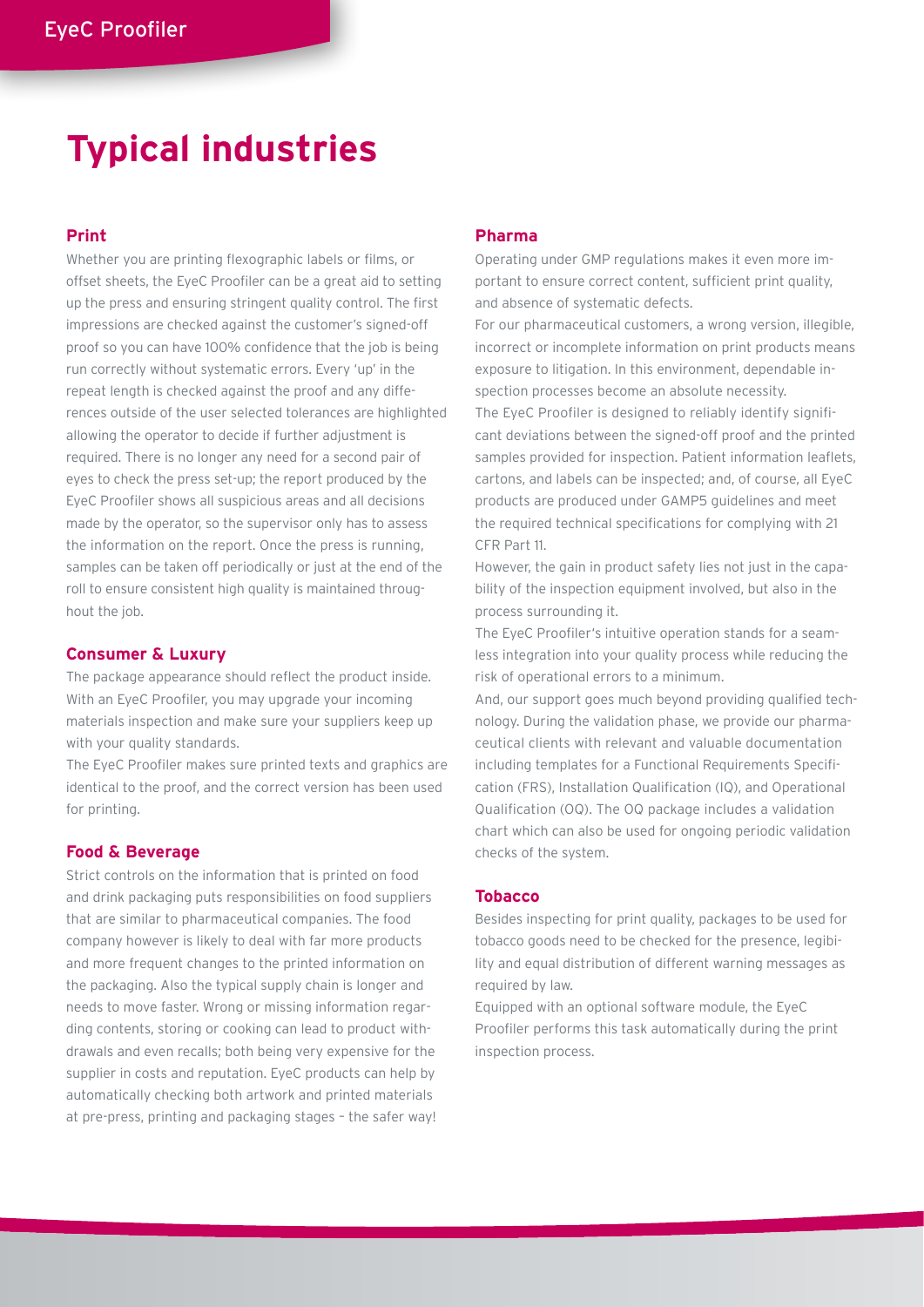# **Technical specifications\***

|                           | <b>EyeC System</b>                                   | <b>Proofiler</b>                        |                                      |                                          |                                 |                                      |                                        |  |  |
|---------------------------|------------------------------------------------------|-----------------------------------------|--------------------------------------|------------------------------------------|---------------------------------|--------------------------------------|----------------------------------------|--|--|
|                           | <b>Version</b>                                       | <b>300 DT</b>                           | <b>400 DT</b><br><b>Standard</b>     | <b>400 DT</b><br><b>Enhanced</b>         | 600 DT                          | <b>900 DT</b>                        | <b>1200 DT</b>                         |  |  |
| Performance               | Maximum scan size                                    | 216 x 297 mm<br>$(8.5'' \times 11.7'')$ | 432 x 297 mm<br>$(17" \times 11.7")$ | 317 x 470 mm<br>$(12.5'' \times 18.5'')$ | 630 x 469 mm<br>(24.8" x 18.4") | 915 x 635 mm<br>$(36'' \times 25'')$ | 1.270 x 915 mm<br>$(50'' \times 36'')$ |  |  |
|                           | Average scan time                                    | 32 sec.                                 | 15 sec.                              | 11 sec.                                  | 15 sec.                         | 24 sec.                              | 24 sec.                                |  |  |
|                           | Resolution                                           | 600 dpi                                 | 600 dpi                              | 600 dpi                                  | 600 dpi                         | 600 dpi                              | 600 dpi                                |  |  |
|                           | Pixel size                                           | 42.3 µm (0.0017")                       | 42.3 µm (0.0017")                    | 42.3 µm (0.0017")                        | 42.3 µm (0.0017")               | 42.3 µm(0.0017")                     | 42.3 µm(0.0017")                       |  |  |
| Options<br>ιă<br>Features | Check vs. customer proof                             |                                         |                                      |                                          |                                 |                                      |                                        |  |  |
|                           | Print-to-file or print-to-print                      | standard                                | standard                             | standard                                 | standard                        | standard                             | standard                               |  |  |
|                           | File-to-file                                         | optional                                | not available                        | optional                                 | optional                        | optional                             | optional                               |  |  |
|                           | Automated control of layers<br>and color separations | optional                                | optional                             | standard                                 | standard                        | standard                             | standard                               |  |  |
|                           | 1D & 2D code inspection                              | optional                                | optional                             | optional                                 | optional                        | optional                             | optional                               |  |  |
|                           | <b>Braille inspection</b>                            | not available                           | not available                        | optional                                 | optional                        | optional                             | optional                               |  |  |
|                           | Distance measurement                                 | optional                                | optional                             | optional                                 | optional                        | optional                             | optional                               |  |  |
|                           | Pharma workflow                                      | not available                           | not available                        | optional                                 | optional                        | optional                             | optional                               |  |  |
|                           | Electronic signature                                 | optional**                              | optional**                           | optional                                 | optional                        | optional                             | optional                               |  |  |
|                           | Validation support package                           | not available                           | not available                        | optional                                 | optional                        | optional                             | optional                               |  |  |
|                           | Health Warning Inspection Tool                       | optional                                | optional                             | optional                                 | optional                        | optional                             | optional                               |  |  |
|                           | Color distance measurement                           | optional                                | optional                             | optional                                 | optional                        | optional                             | optional                               |  |  |

|                           | <b>EyeC System</b>                                   | <b>Proofiler</b>                         |                   |                   |                                     | <b>ProofBook</b>                      |
|---------------------------|------------------------------------------------------|------------------------------------------|-------------------|-------------------|-------------------------------------|---------------------------------------|
|                           | Version                                              | <b>1700 DT</b>                           | 900 CS            | <b>1100 CS</b>    | <b>Graphic</b>                      | <b>Multi-Page</b><br><b>Documents</b> |
| Performance               | Maximum scan size                                    | 1,778 x 1,219 mm<br>$(70'' \times 48'')$ | 914 mm<br>(36")   | 1.118 mm<br>(44") | unlimited                           | 432 x 297 mm<br>$(17" \times 11.7")$  |
|                           | Average scan time                                    | 24 sec.                                  | 40 sec.           | 52 sec.           | $\overline{a}$                      | 20 pages per min.***                  |
|                           | Resolution                                           | 400 dpi                                  | 600 dpi           | 600 dpi           | up to 2400 dpi                      | up to 600 dpi                         |
|                           | Pixel size                                           | 63.5 µm(0.0025")                         | 42.3 µm (0.0017") | 42.3 µm (0.0017") | $10.6 \,\mathrm{\upmu m}$ (0.0004") | 42.3 µm (0.0017")                     |
| Options<br>ιă<br>Features | Check vs. customer proof                             |                                          |                   |                   |                                     |                                       |
|                           | Print-to-file or print-to-print                      | standard                                 | standard          | standard          | not available                       | standard                              |
|                           | File-to-file                                         | optional                                 | optional          | optional          | standard                            | optional                              |
|                           | Automated control of layers<br>and color separations | standard                                 | standard          | standard          | standard                            | standard                              |
|                           | 1D & 2D code inspection                              | optional                                 | optional          | optional          | optional                            | optional                              |
|                           | <b>Braille inspection</b>                            | optional                                 | not available     | not available     | optional                            | not available                         |
|                           | Distance measurement                                 | optional                                 | optional          | optional          | optional                            | not available                         |
|                           | Pharma workflow                                      | optional                                 | optional          | optional          | optional                            | optional                              |
|                           | Electronic signature                                 | optional                                 | optional          | optional          | optional                            | not available                         |
|                           | Validation support package                           | optional                                 | optional          | optional          | optional                            | not available                         |
|                           | Health Warning Inspection Tool                       | optional                                 | optional          | optional          | optional                            | not available                         |
|                           | Color distance measurement                           | optional                                 | optional          | optional          | optional                            | not available                         |

\* All values provided are to our best knowledge at the time this sheet has been created and subject to change without further notice. These technical specifications are based on standard assumptions, please inquire the available speed and resolution of your system<br>with the quotation. The specifications stated in the quotation and order confirmation are a

\*\*\* In duplex (doble sided) and including inspection time.